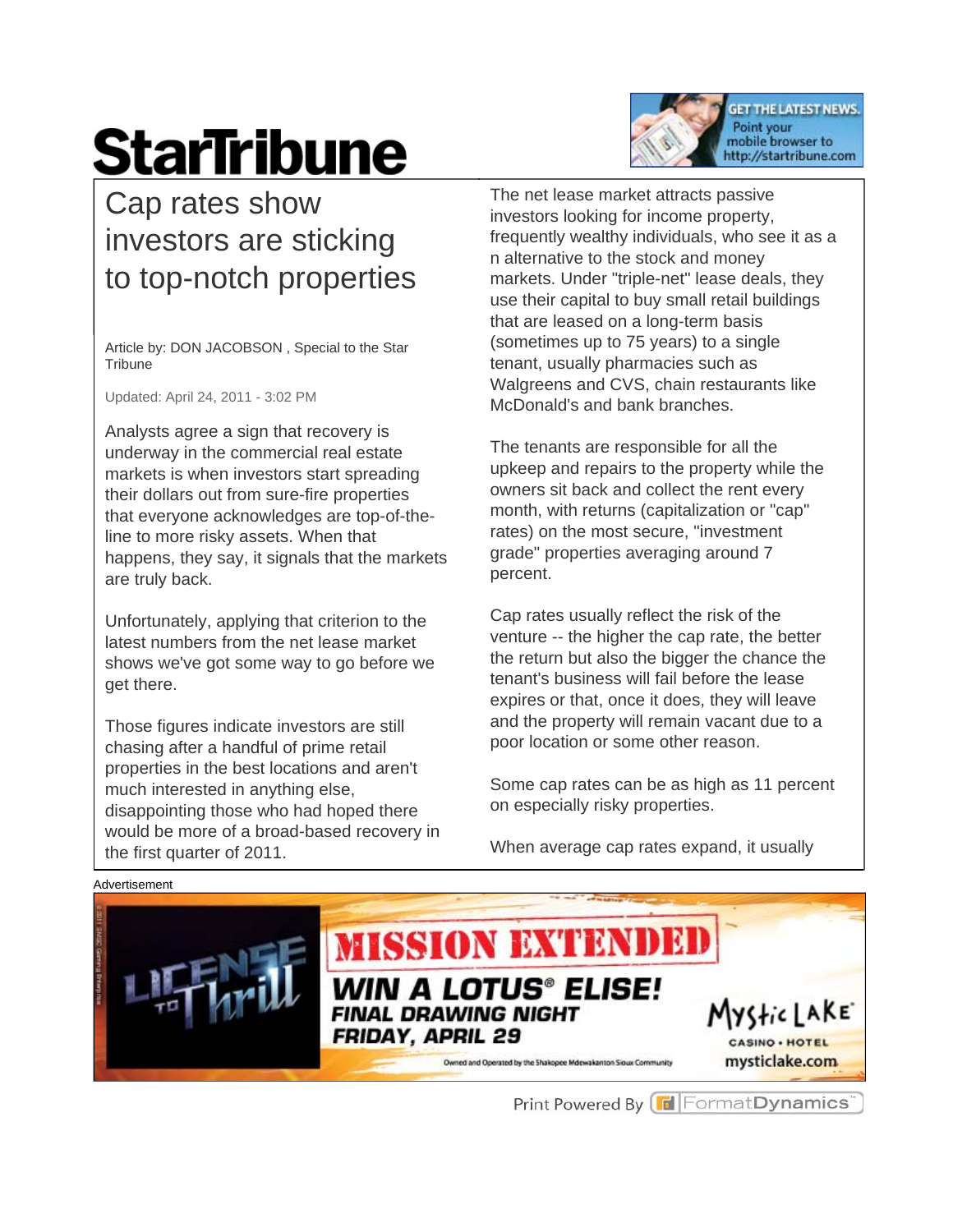## **StarTribune**



means the fundamentals of the real estate economy are improving. When they compress, it indicates buyers are in a "flightto-quality" mode and market uncertainty is the rule.

National net lease cap rates stubbornly continued their compression in the first quarter, according to the Boulder Group, a Chicago-based boutique investment firm that tracks the market.

The firm said cap rates for retail properties fell 17 basis points from the fourth quarter of 2010 to 7.83 percent, indicating that prices for investment grade properties such as Walgreens pharmacies and banks are being pushed higher because of competition among investors, and thus the returns they can expect from them are being trimmed.

Meanwhile the rest of the market - buildings with tenants such as day care centers or local restaurateurs, or in lessthan-trendy parts of town -- is languishing f or lack of buyer interest. Investors, it seems, are far from convinced the recovery is strong enough to lift all boats.

"Industry insiders expected this quarter would be the start of investors branching out from their limited focus on prime assets and seek opportunistic yields in secondary markets," the Boulder Group said in a recent report. "However, with the exception of shorter term leases for investment-grade tenants, this has failed to materialize."

"What's happening is that higher-quality tenants and properties are very popular," said Sean Doyle of Marcus & Millichap, a national commercial real estate firm that specializes in such deals. "It's still a flight to quality, and because of that, we're seeing compression on cap rates."

Doyle said buildings with tenants that aren't pharmacies or well-known purveyors of fast food still aren't finding takers despite the potential for higher returns.

"People are still scared of some retail industries -- they're shying away," he said. "They're not risking it for a higher cap rate. It's easier to sell a Walgreens with a 7 cap rate than a not-great tenant with a 9."

That wasn't always the case, Doyle said. Before the recession, investors would jump i nto net lease properties as tax shelters, regardless of their cap rates.

Apartment owners, for instance, would sell their buildings and plow the proceeds into



Print Powered By FormatDynamics<sup>®</sup>